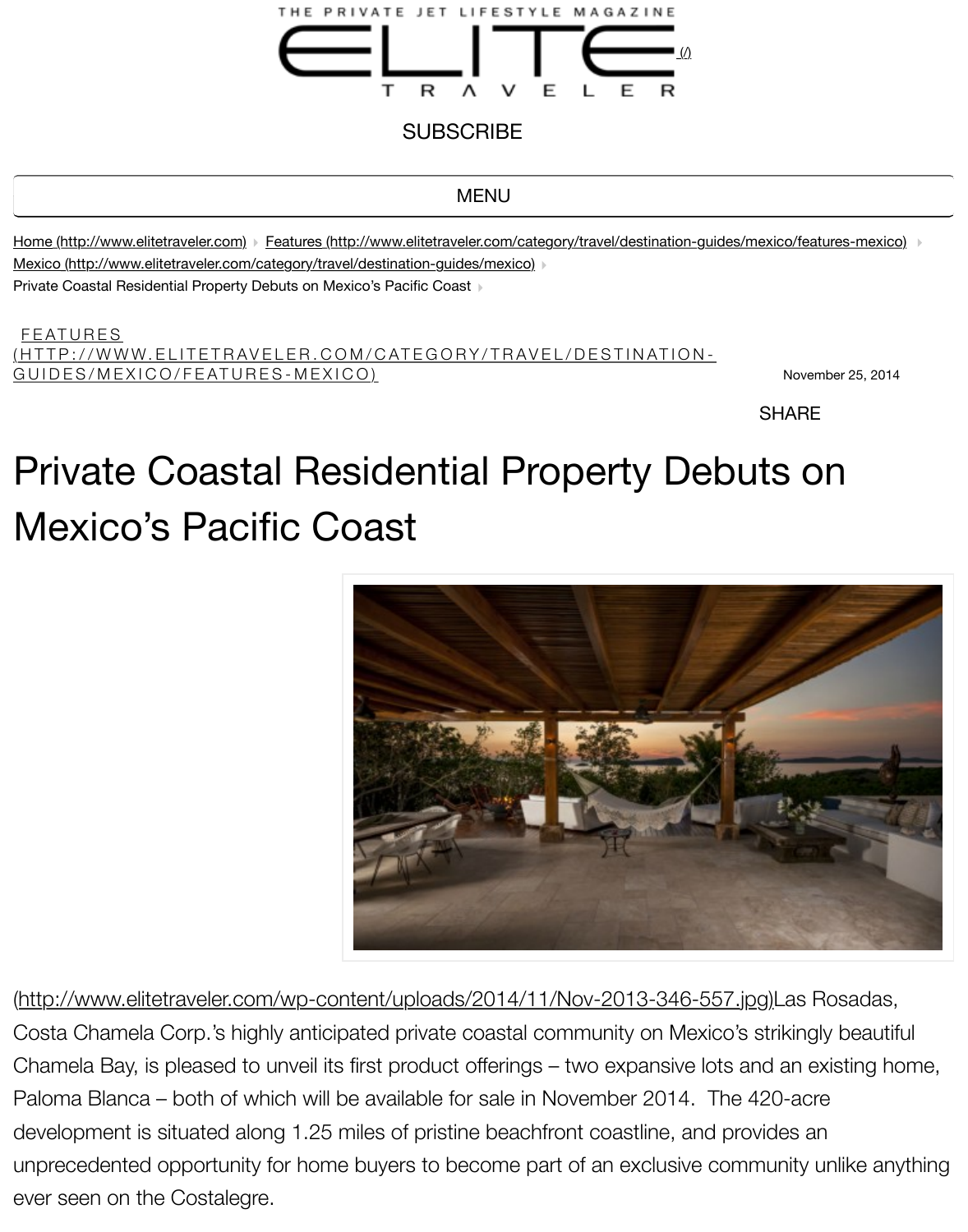With an environmentally sustainable infrastructure already in place, Las Rosadas presents breathtaking Pacific Ocean vistas and an authentic, unspoiled destination marked by three sandy, swimmable beaches: Playa Rosadas, Playa Corazon and Playa Turquesa. Environmental stewardship is a key component of the community and drives the development of Las Rosadas. More than two-thirds of the property will be left untouched and open as a protected natural preserve and green space.

Las Rosadas reflects the vision of its owners, San Franciscans Tom and Kiki Miller, who reside at the property part-time with their family and are committed to delivering a luxury community with an unwavering commitment to the environment. Tom Miller, CEO of Costa Chamela Corp. and CEO and founder of The Miller Law Firm, has been a distinguished construction litigation attorney for 40 years. In 2005, when the site was awarded to the family by the Mexican government, Miller began applying his expertise to designing, planning and creating Las Rosadas. Five years later, the family received environmental approval for the first new project in Chamela Bay in decades.

"We are very pleased to introduce Las Rosadas and launch sales for this extraordinary, one-of-a-kind property," said Miller. "Anyone who has ever visited Los Rosadas has been awed by its beauty – it is truly a special place and the sense of magic and discovery upon arrival is both immediate and everlasting. Nothing like it exists in the vicinity, so home seekers are provided with an unparalleled opportunity to become early adaptors of an exciting destination as well as active participants in the evolution of a new community."

The Las Rosadas site neighbors the 30,000-acre Chamela-Cuixmala Biosphere Reserve and is framed by the Chamela Bay Island Sanctuary. The area is one of the most bio-diverse and environmentally sensitive areas in North America and is home to hundreds of species of flora and fauna on land and in the sea. Las Rosadas also has a recognized sea turtle sanctuary for eggs and hatchlings, maintains a nursery to raise local plants and trees for landscaping and reforesting programs, upholds wildlife corridors for indigenous and migrating species, and has set aside a protected space for the threatened iguanas that inhabit Western Mexico. Over the past decade, the Millers have created a strong and diverse team of expert consultants, ranging from marine biologists and land planners to landscape architects, environmental specialists and civil engineers, to ensure that Las Rosadas exceeds all standards and expectations.

Residents of Las Rosadas will have access to a broad range of exceptional amenities and experiences, led by General Manager Efren Campos and his wife, Maria Campos. Efren Campos has compiled more than 35 years of experience managing notable resorts on Mexico's Pacific coast, including his 27-year tenure running the famed 25,000-acre Cuixmala private estate and resort, as well as its sister property Hacienda de San Antonio. Efren and Maria will provide residents with an exceptional level of concierge-style services including transportation, housekeeping, maintenance, shopping and dining.

Activities such as kayaking, snorkeling, surfing, scuba diving, paddle boarding, birding, and biking – the property's private coastline trails have been designed by renowned mountain bike racer Dave Wiens – offer Las Rosadas residents an array of outdoor experiences. Situated under a circular palapa on the beach, the cono and an adjacent bar and grill palapas will become a special meeting place for residents to enjoy exquisite food, drink, and special moments with family and friends. The Tequila Cave, a natural rock formation, provides a stunning "toes in the sand" experience and an ideal setting to sip tequila while the sun sets over Chamela Bay.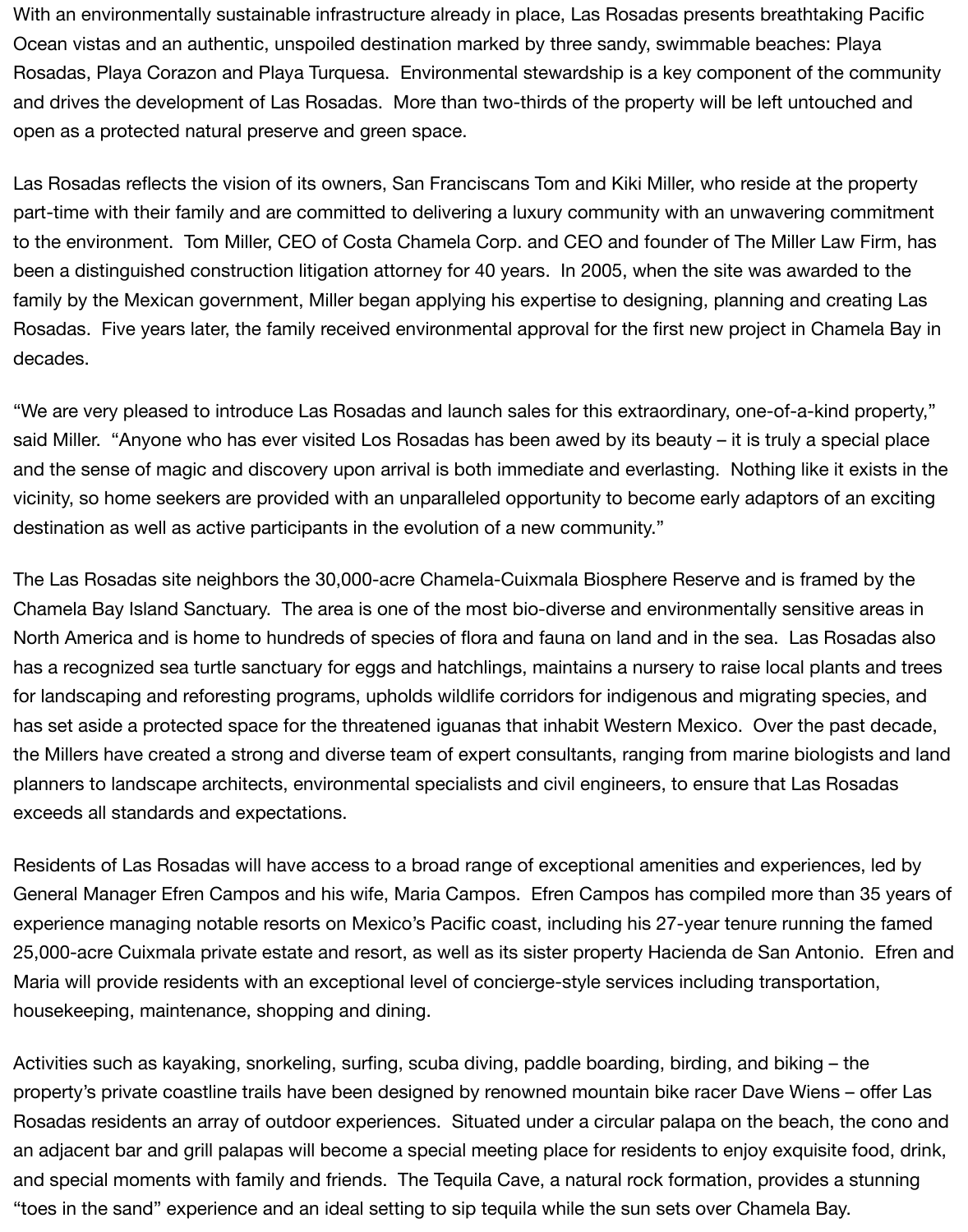Perez-Vargas of GDS-Land, elegant design by Katherine Nidermaier of Punta de Mita, a saltwate Pacific Ocean views, easy access to the beach, and an impressive art collection of works by Ser Fernando Botero, Tiburcio Soteno, Gloria Elies and Vladimir Cora, among many others. Paloma listed for sale at \$10.75 million.

Las Rosadas is located on a private, idyllic stretch of Chamela Bay between Puerto Vallarta and approximately a 2.5-hour and 1.5-hour drive, respectively, from those airports. Prospective buye additional information can email Matt@lasrosadas.com (mailto:Matt@lasrosadas.com).

lasrosadas.com (http://lasrosadas.com/)

## [Related](http://lasrosadas.com/)



Solmar Hotel & Resorts Reopens Better Than Ever *Mexico* (http://www.elitetraveler.com/travel/destination-guides/mexico/solmar-hotel-resorts-reopens-bet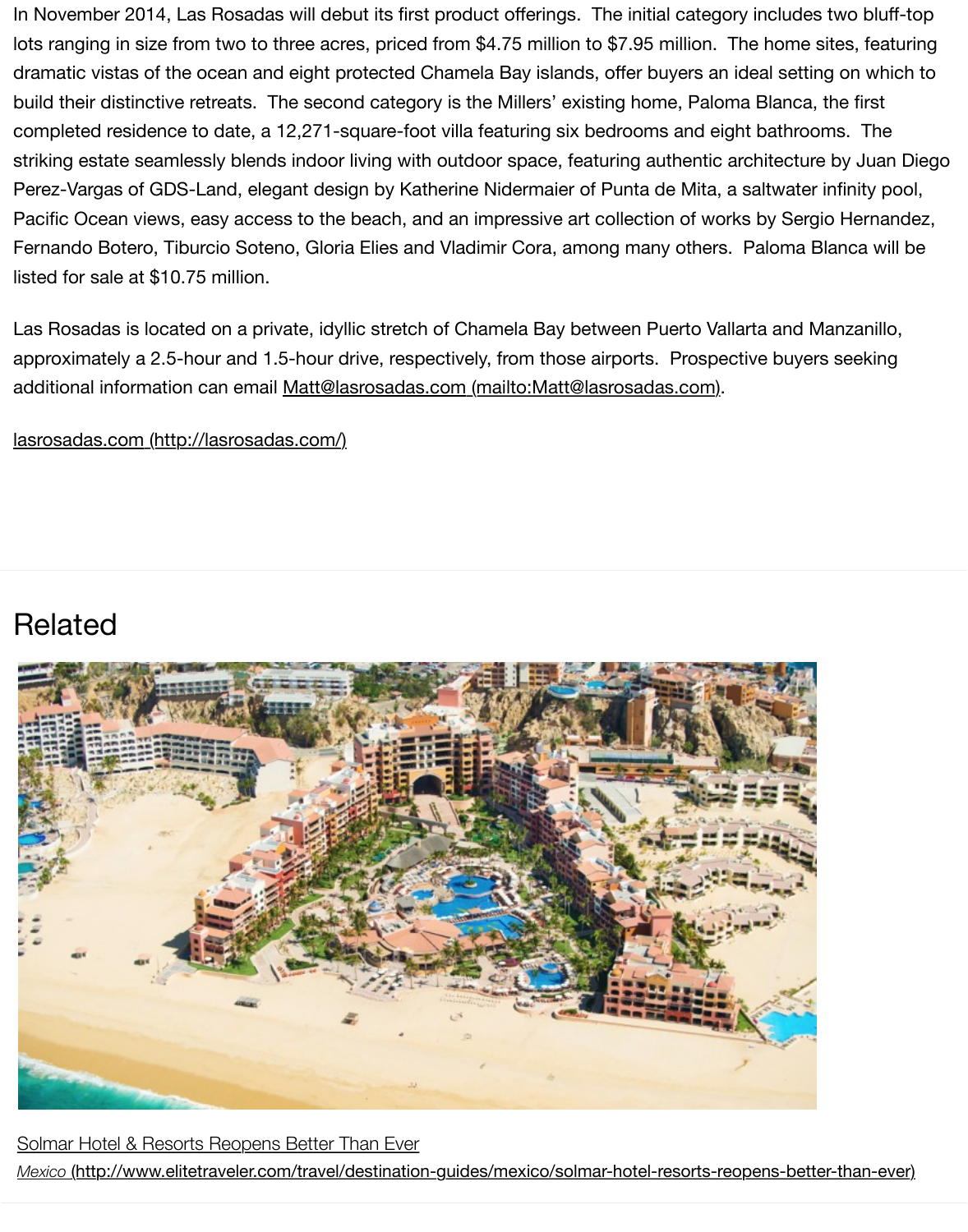

Villas Del Mar from Del Mar Escapes *Features* [\(http://www.elitetraveler.com/travel/travel-news/villas-del-mar-from-del-mar-escapes\)](http://www.elitetraveler.com/travel/travel-news/villas-del-mar-from-del-mar-escapes)



Los Cabos: The Best of the Best *Features* [\(http://www.elitetraveler.com/travel/destination-guides/mexico/los-cabos-best-of-the-best\)](http://www.elitetraveler.com/travel/destination-guides/mexico/los-cabos-best-of-the-best)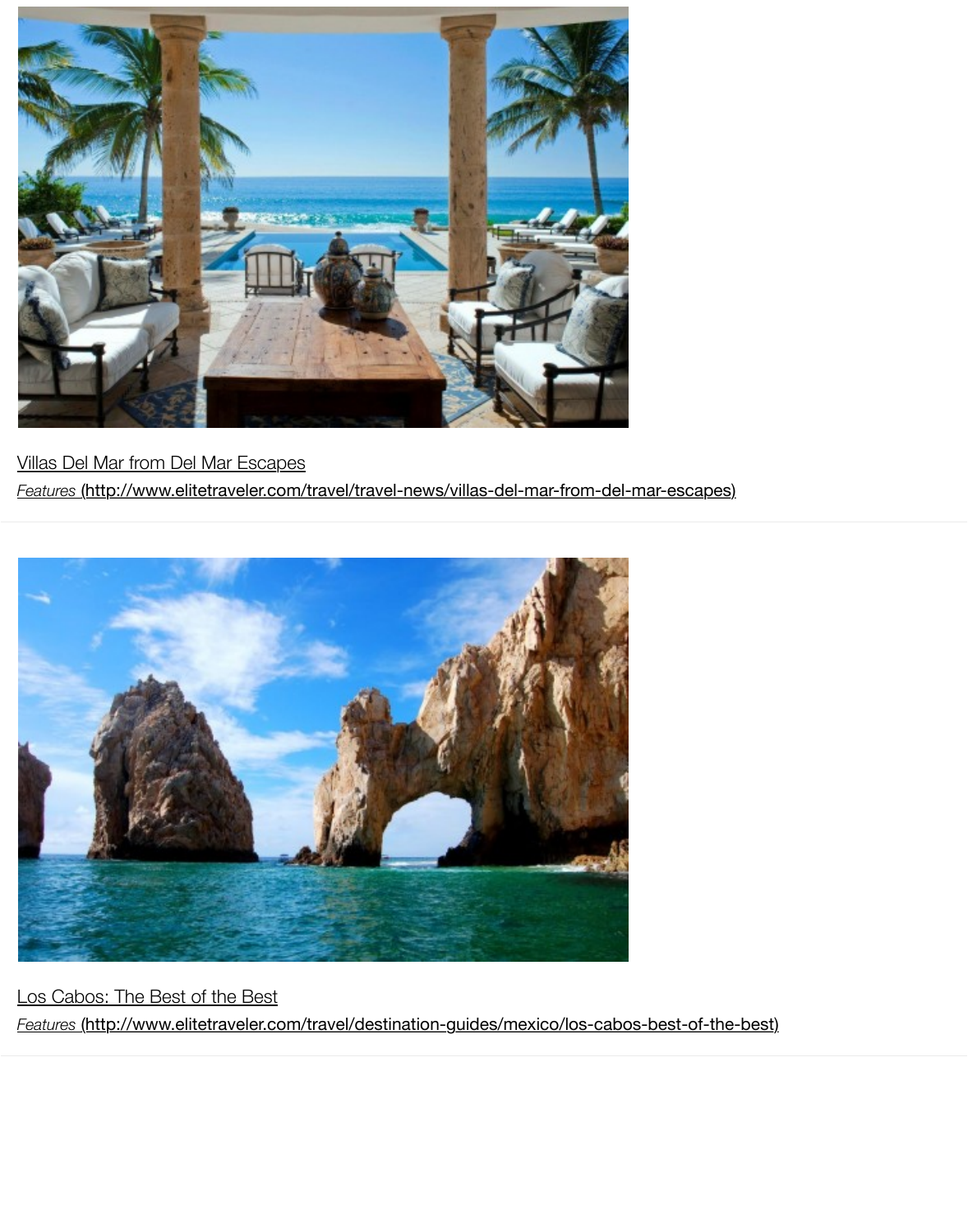

Fairway to Heaven: Mexico's Best Golf *Features* (http://www.elitetraveler.com/features/52113)

### [Enter your email address and receive our weekly e-newsletter](http://www.elitetraveler.com/features/52113)

Your Email

## Subscribe to the print edition of Elite Traveler (/subscribe-to-elitetraveler-printed-magazine/)



Submit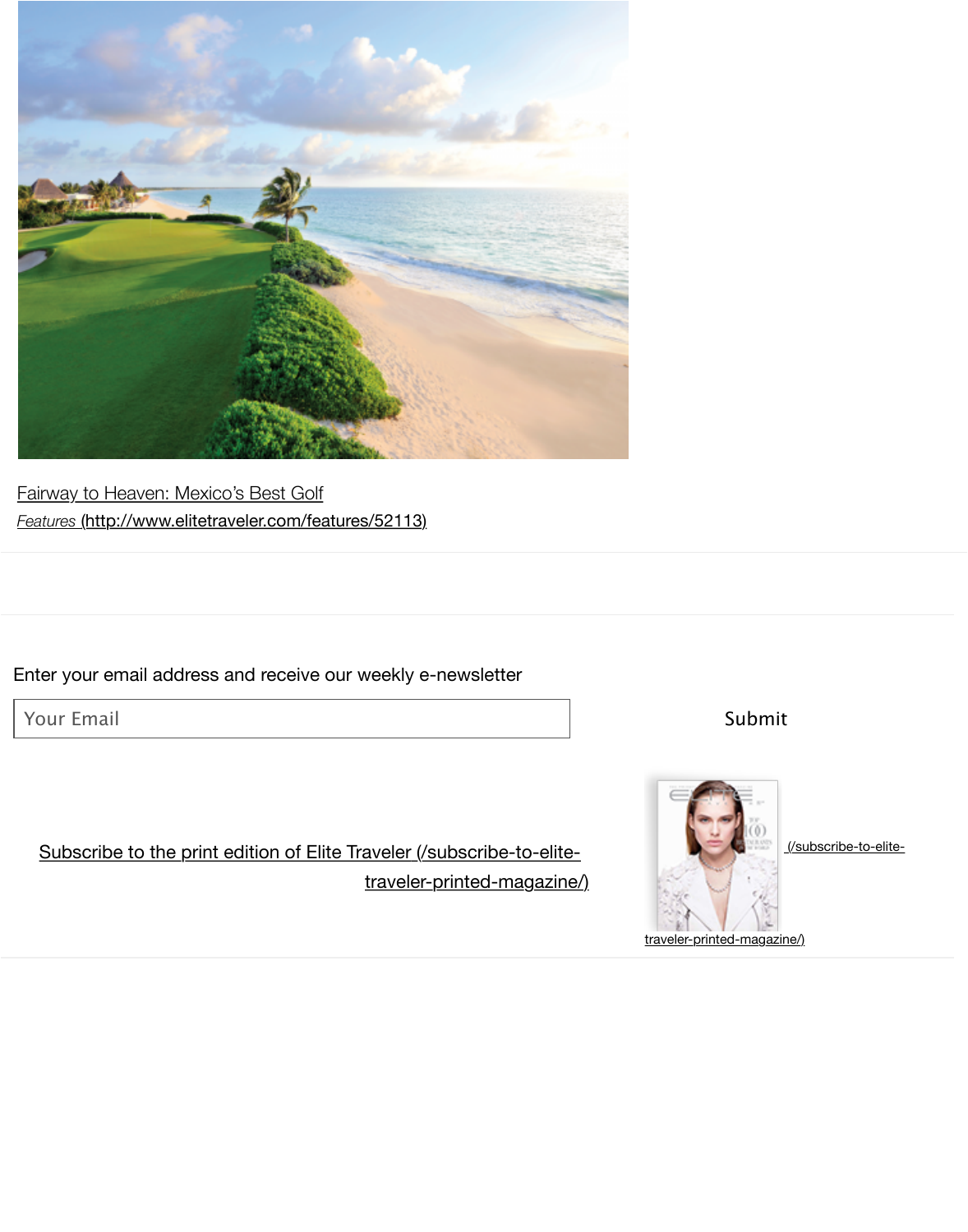# **Michelin Star** Experience

## at The Samling Hotel

LAKE DISTRICT · ENGLAND

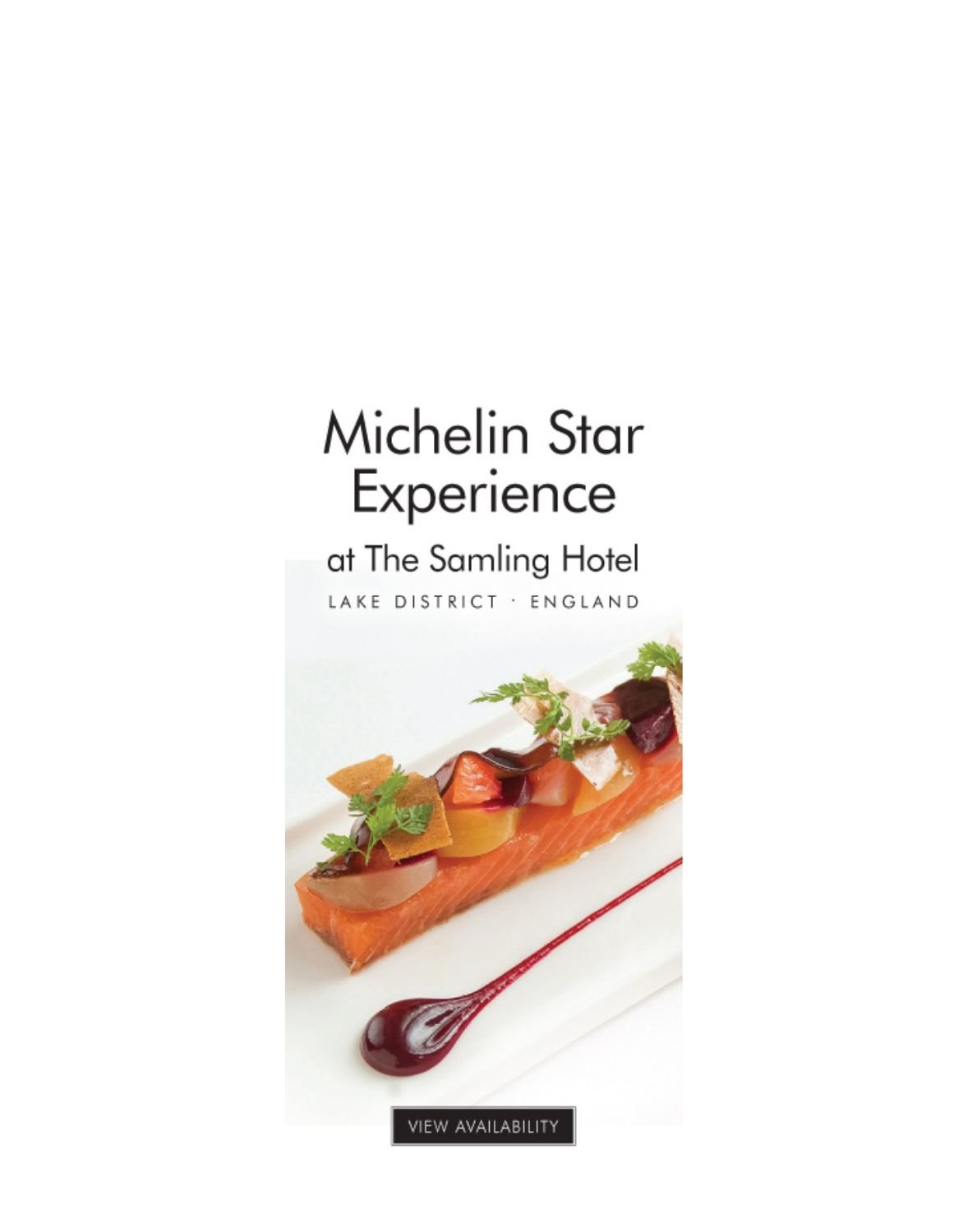## Editor's Pick



'O Christmas Tree!' Decorating a Luxury Christmas Tree (http://www.elitetraveler.com/features/o-christmas-tree-d luxury-christmas-tree)

[\(http://www.elitetraveler.com/features/o](http://www.elitetraveler.com/features/o-christmas-tree-decorating-a-luxury-christmas-tree)christmas-tree-decorating-aluxury-christmas-tree)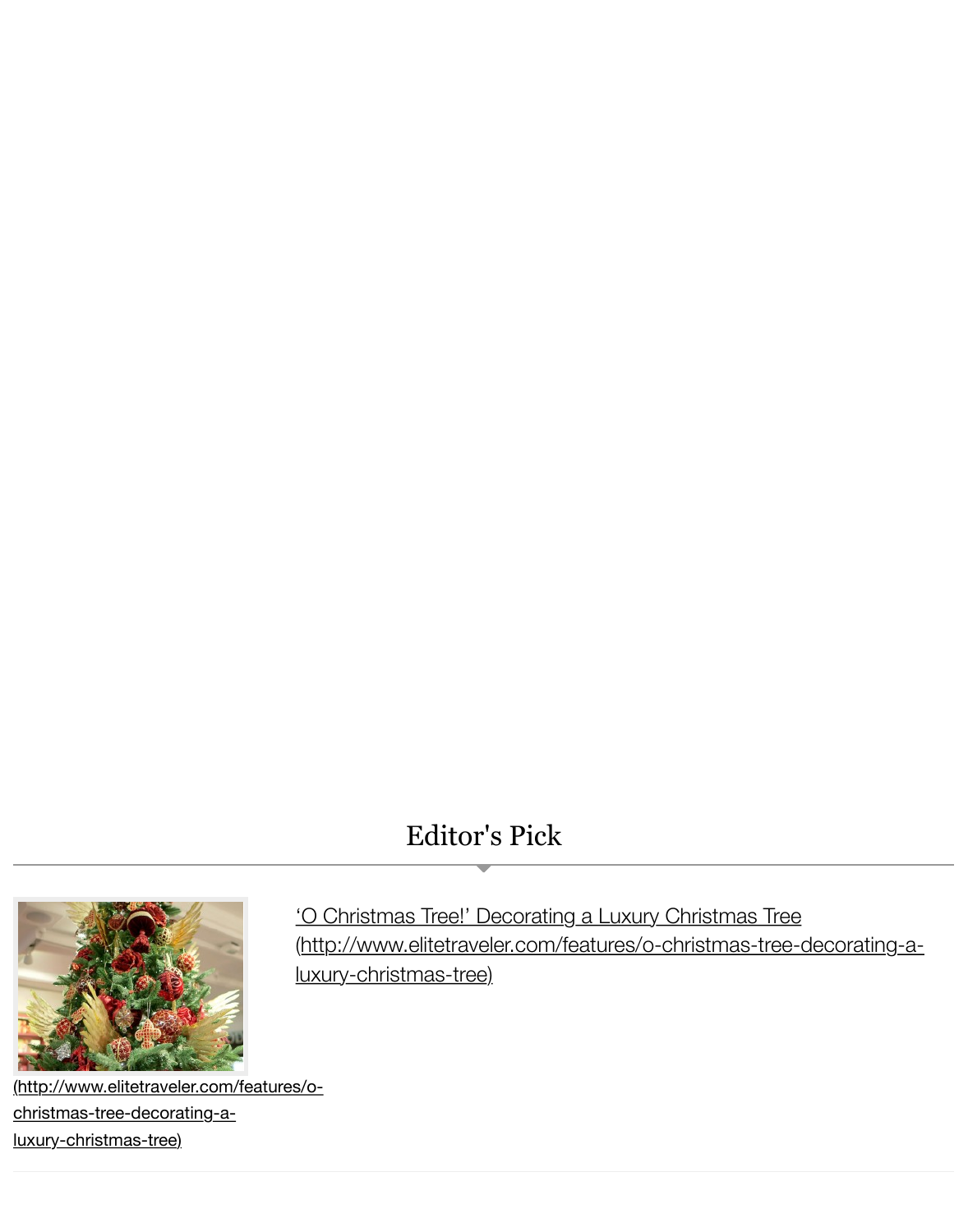[\(http://www.elitetraveler.com/features/ferragamo-](http://www.elitetraveler.com/features/ferragamo-a-mans-story)

a-mans-story)



### Hidden Gems – Suzhizen

(http://www.elitetraveler.com/features/hidden-gems-suzh

[\(http://www.elitetraveler.com/features/hidden](http://www.elitetraveler.com/features/hidden-gems-suzhizen)gems-suzhizen)

## Popular in Mexico

Sorry. No data so far.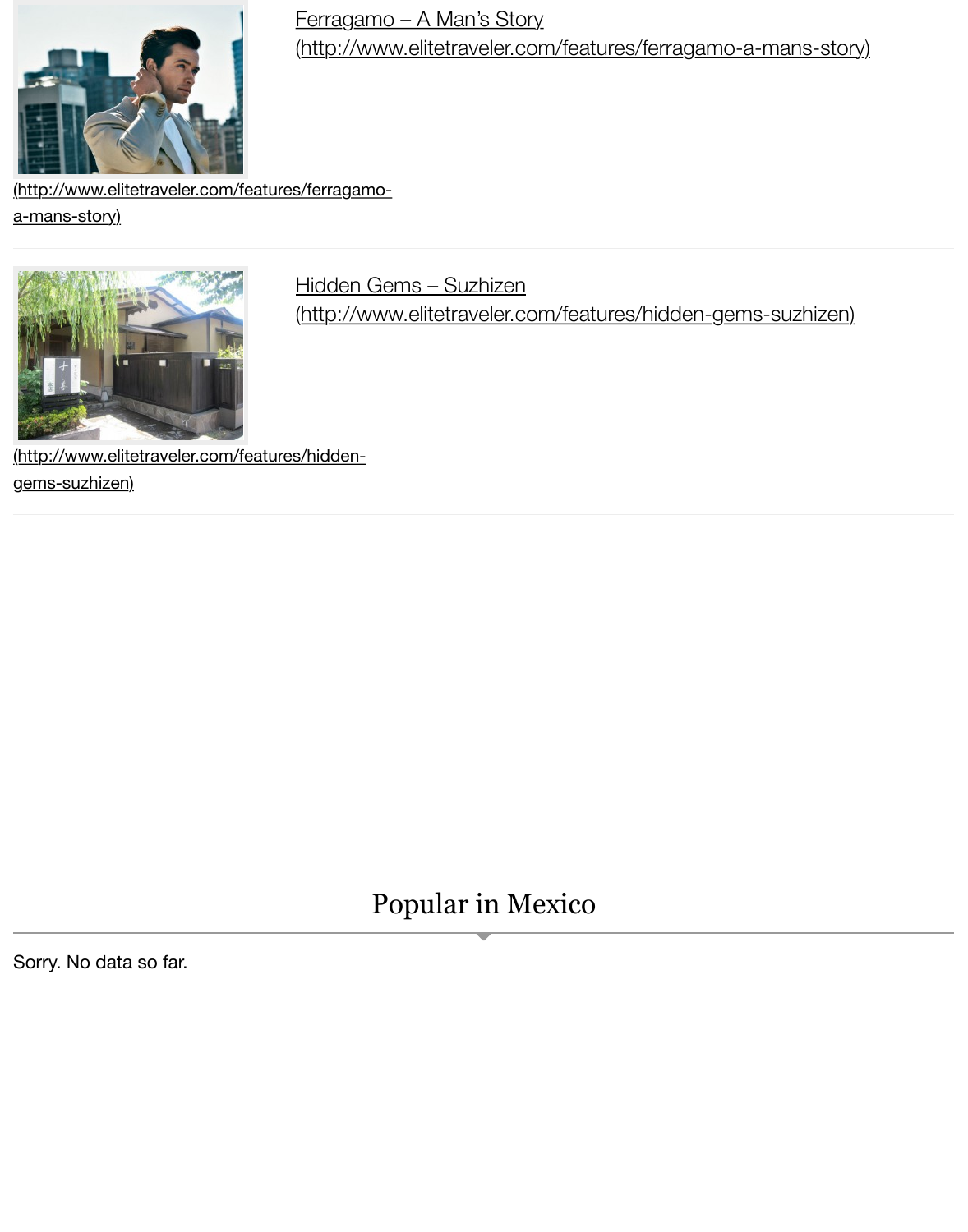#### MAGAZINE ISSUES (HTTP://WWW.ELITETRAVELER.COM/CATEGORY/MAGAZINE-LIBRARY)



(http://www.elitetraveler.com/magazine-library/elite-traveler-novemberdecember-2014)

View latest issue online (http://www.elitetraveler.com/magazi library/elite-traveler-novemberdecember-2014)

View back catalogue (http://www.elitetraveler.com/category/ library)

[Subscribe \(https://elitetraveler.magcs.com/subscribe2](http://www.elitetraveler.com/category/magazine-library)/)

**GUIDES** 



Destination Guides

(http://www.elitetraveler.com/category/travel/destination-gui

Elite Traveler Watch Guide 2013/2014

(http://www.elitetraveler.com/magazine-library/elite-traveler-20132014)

Elite Traveler Jewelry Guide 2013/2014

(http://www.elitetraveler.com/uncategorized/elite-traveler-jev 20132014)

LEADERS IN LUXURY (HTTP://WWW.E[LITETRAVELER.COM/CATEGORY/LEADERS-IN-LUXURY\)](http://www.elitetraveler.com/magazine-library/elite-traveler-watch-guide-20132014)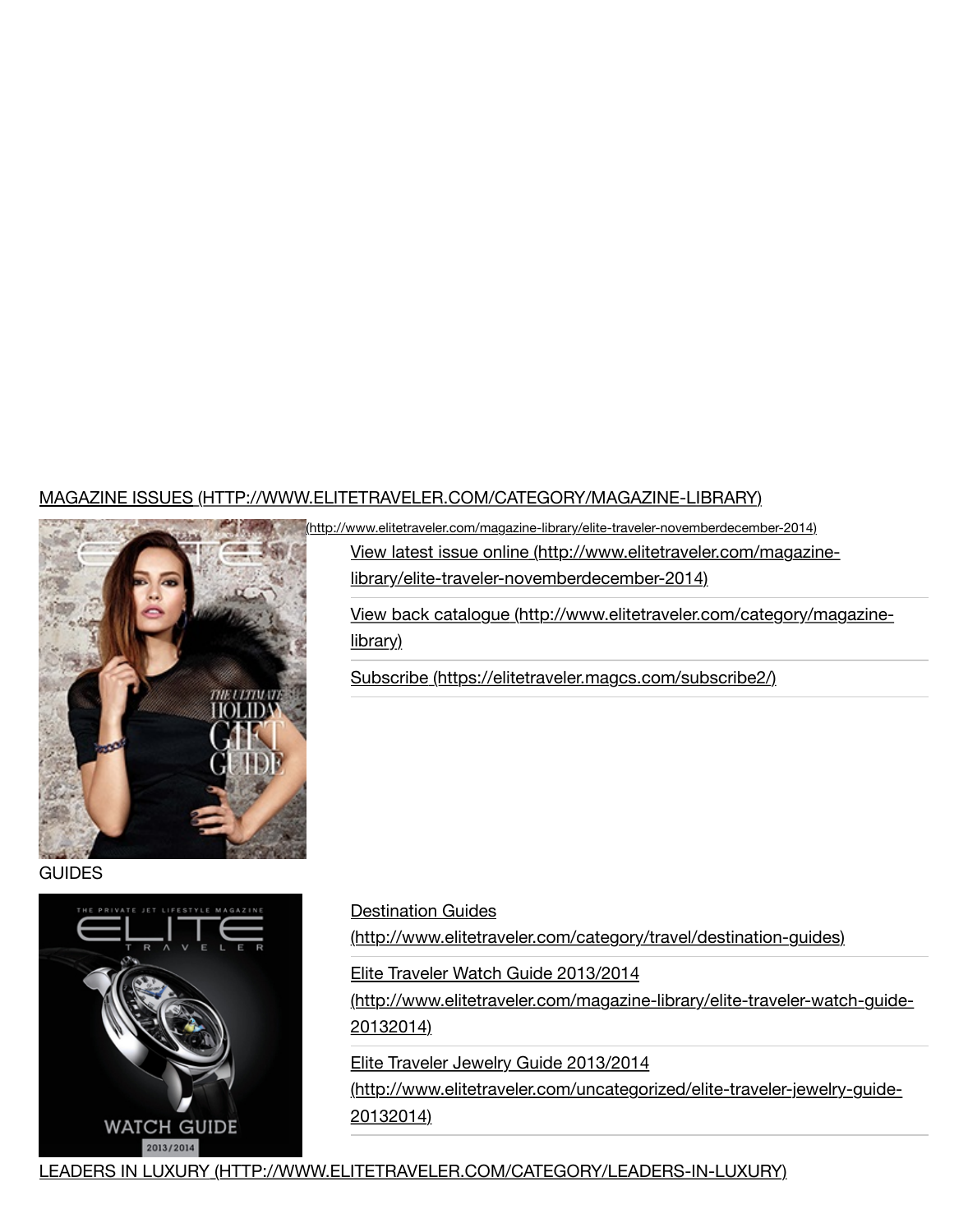

edmundson-global-officer-for-luxury-and-lifestyle-brands-m international)

View all interviews (http://www.elitetraveler.com/category/lead

#### [ELITE TRAVELER REWARDS \(HTTP://WWW.ELITETRAVELER.COM/CATEGORY/ELITE-REWARDS/\)](http://www.elitetraveler.com/leaders-in-luxury/paul-bugeja-chief-executive-officer-malta-tourism-authority)



Share your experiences of hospitality services from around the world and rece Find out more (http://www.elitetraveler.com/category/elite-rewards/) (http://www.elitetraveler.com/category/elite-rewards/)

#### [FOLLOW ELITE TRAVELER](http://www.elitetraveler.com/category/elite-rewards/)

(http://www.facebook.com/EliteTraveler) (//twitter.com/elite\_traveler) (https://plus.google.com/1122033436678

(http://www.youtube.com/user/EliteTravelerTV?sub\_confirmation=1) (http://www.pinterest.com/elitetraveler/

F[or Advertisers \(http://www.elitetraveler.](http://www.facebook.com/EliteTraveler)[com/about-elite-traveler/\)](http://twitter.com/elite_traveler) Contact Us (http://www.elitetraveler.com/contact-us/) Press Room (http://www.elitetraveler.com/press-Magazine [Subscription \(https://elitetraveler.magcs.com/subscribe2/\)](http://www.youtube.com/user/EliteTravelerTV?sub_confirmation=1) RSS Feed (http://www.elitetraveler.com/subscribe2

Privacy Policy (http://www.elitetraveler.com/elite-traveler-magazine-internet-privacy-policy/) | Terms & Conditions (http://www.e traveler-magazine-terms-and-conditions/) | © 2014 Elite Travel